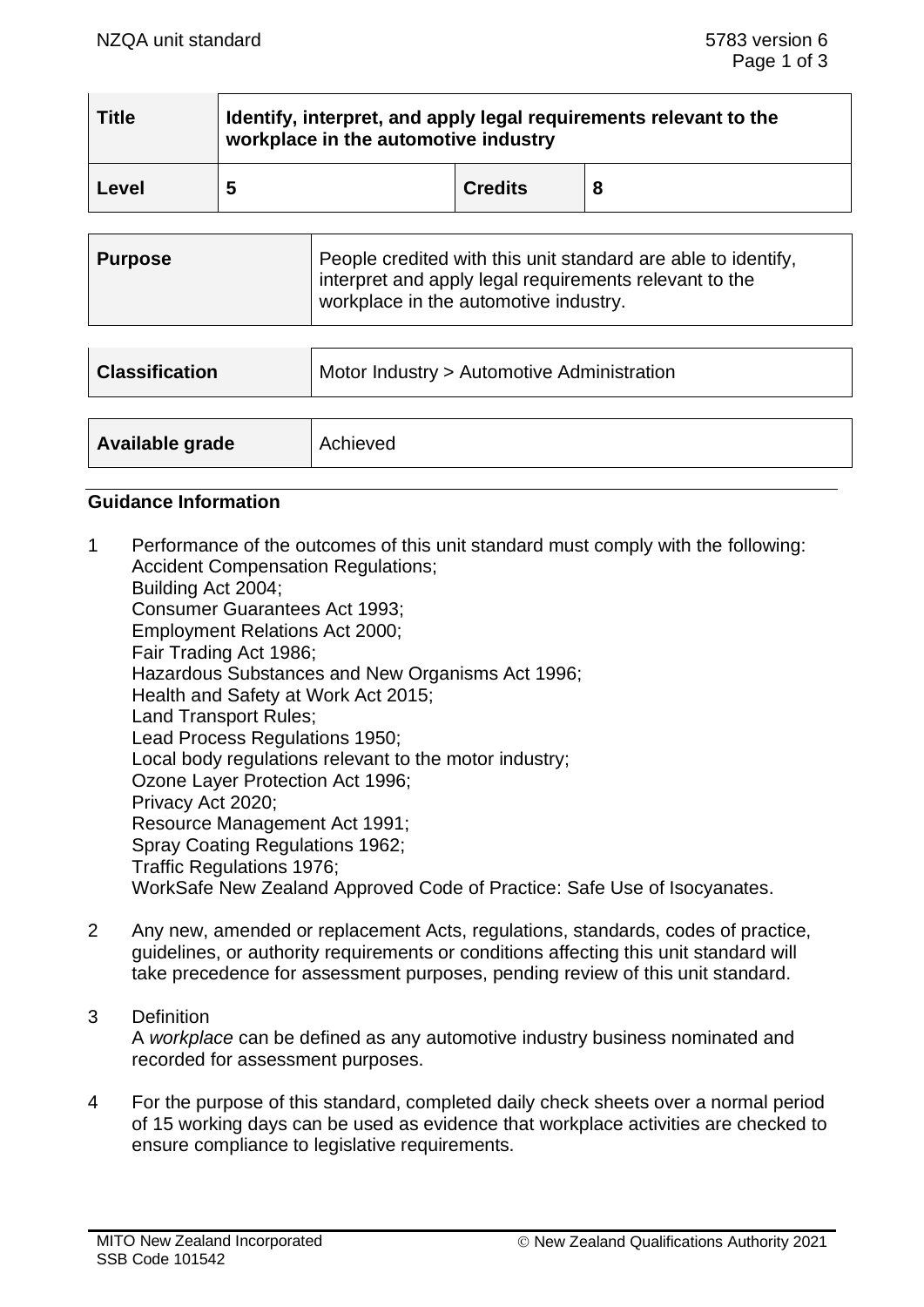# **Outcomes and performance criteria**

## **Outcome 1**

Identify and interpret legal requirements relevant to the workplace in the automotive industry.

## **Performance criteria**

- 1.1 Legislation, codes of practice, and regulations are identified as those applying specifically to an automotive workplace.
- 1.2 Local body regulations relevant to an automotive workplace are identified.
- 1.3 Regulatory bodies relevant to an automotive workplace and the role and authority of each body are identified.

Range may include – WorkSafe New Zealand, Inland Revenue Department, Ministry of Health, Ministry of Business, Innovation and Enterprise, local bodies, Waka Kotahi NZ Transport Agency.

- 1.4 Requirements relating to the workplace are identified according to the provisions of the Health and Safety at Work Act 2015.
- 1.5 Principles, requirements, and application of the vehicle safety standards are identified and interpreted according to the Land Transport Rules.
- 1.6 Requirements relevant to the protection of the environment are identified and interpreted according to legislation.
- 1.7 Requirements relevant to the use and disposal of hazardous materials are identified and interpreted according to the local body regulations, and legislation.
- 1.8 Requirements relevant to customer protection are identified and interpreted according to legislation.

#### **Outcome 2**

Apply legal requirements relevant to the workplace in the motor industry.

#### **Performance criteria**

- 2.1 Checks are made to ensure workplace activities conform to legal requirements.
- 2.2 Any areas of non-compliance are reported promptly to management.

| Planned review date | $\parallel$ 31 December 2025 |
|---------------------|------------------------------|
|                     |                              |